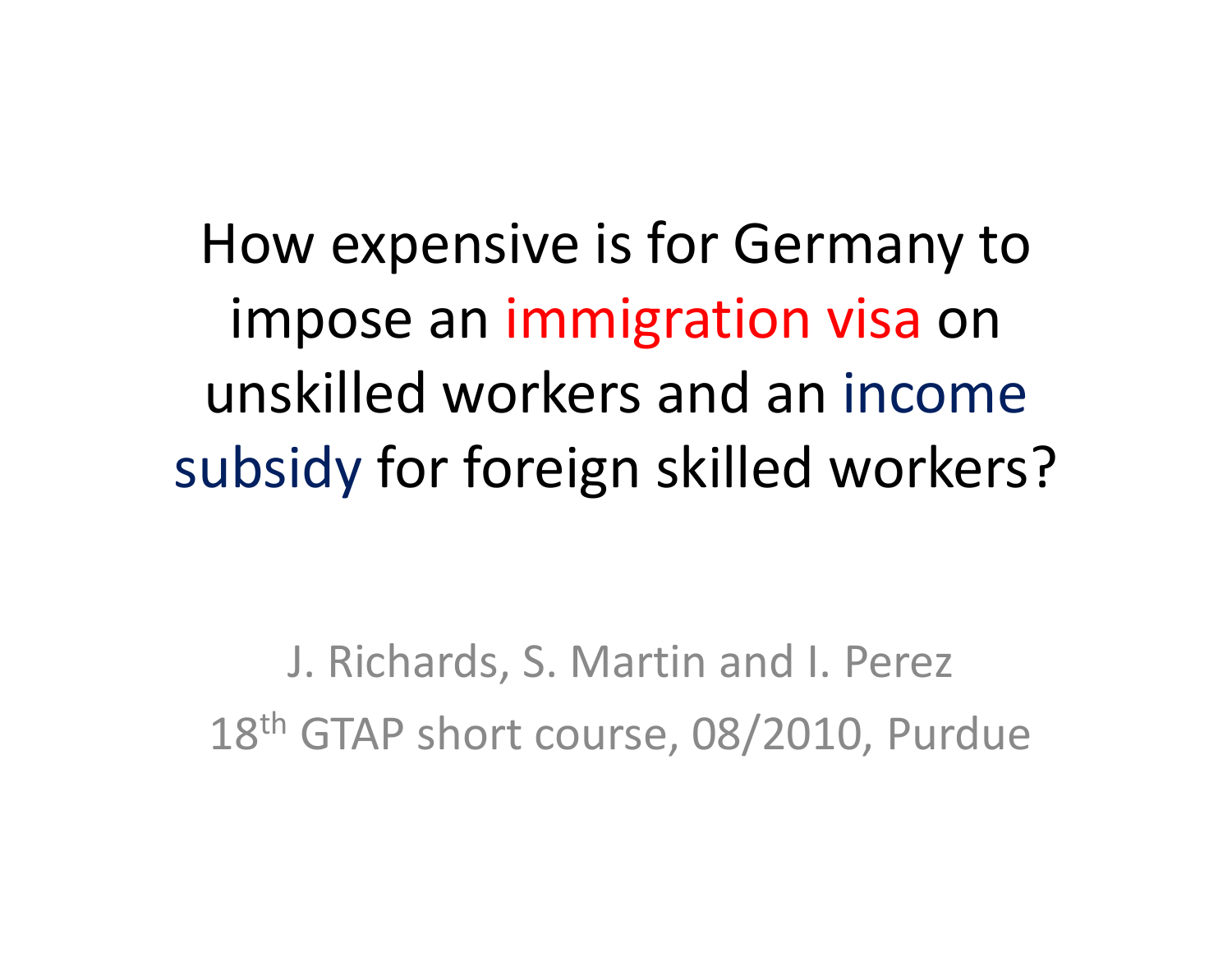## Scenario narrative

- Some countries have policies aiming at attracting skilled labor (e.g. The Netherlands, income tax exemption of 30%)
- At the same time, immigration policies have become harder for unskilled immigrants (e.g. Coyotes in the Mexican border)
- As a learning exercise we are simulating the combined effects of <sup>a</sup> 20% income subsidy on skilled workers migrating to Germany and an additional 20% income tax to unskilled workers (= equivalent to an hypothetical immigration visa)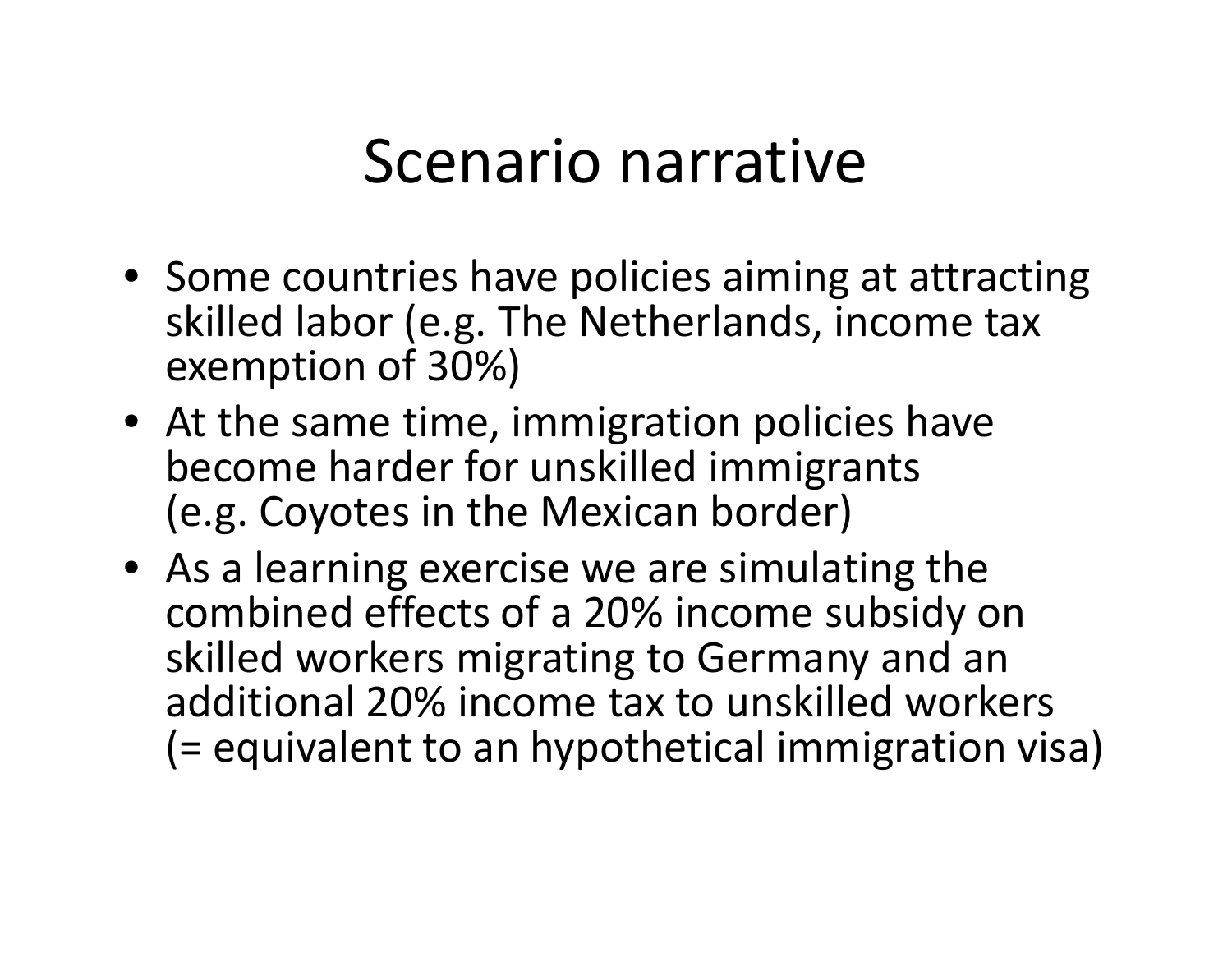# Model adaptation

- • $\bullet$  Basic version: GMig2
- • Changes to the model:
	- Need to include bilateral migration between all regions (by Terry)
	- $-$  Exclusion of taxes/subsidies for Germans (to avoid "exodus" of national unskilled workers)
- • Closure:
	- Migration endogenous (alternative to shocking the exogenous amount of workers in <sup>a</sup> region)

swap c\_MIGNOSP(LAB\_COMM,LEXP\_REG,LIMP\_REG) = SLACKENDMIG(LAB\_COMM,LEXP\_REG,LIMP\_REG) ;

– Migration from one country to itself re‐exogenized (to avoid people migrating to its own country… technically possible)

e.g. swap c\_MIGNOSP(LAB\_COMM,"USA","USA") = SLACKENDMIG(LAB\_COMM,"USA","USA") ;

- Shocks:
	- 20% income tax on unskilled labor migrating from all regions to Germany
	- 20% income subsidy on skilled labor migrating from all regions to Germany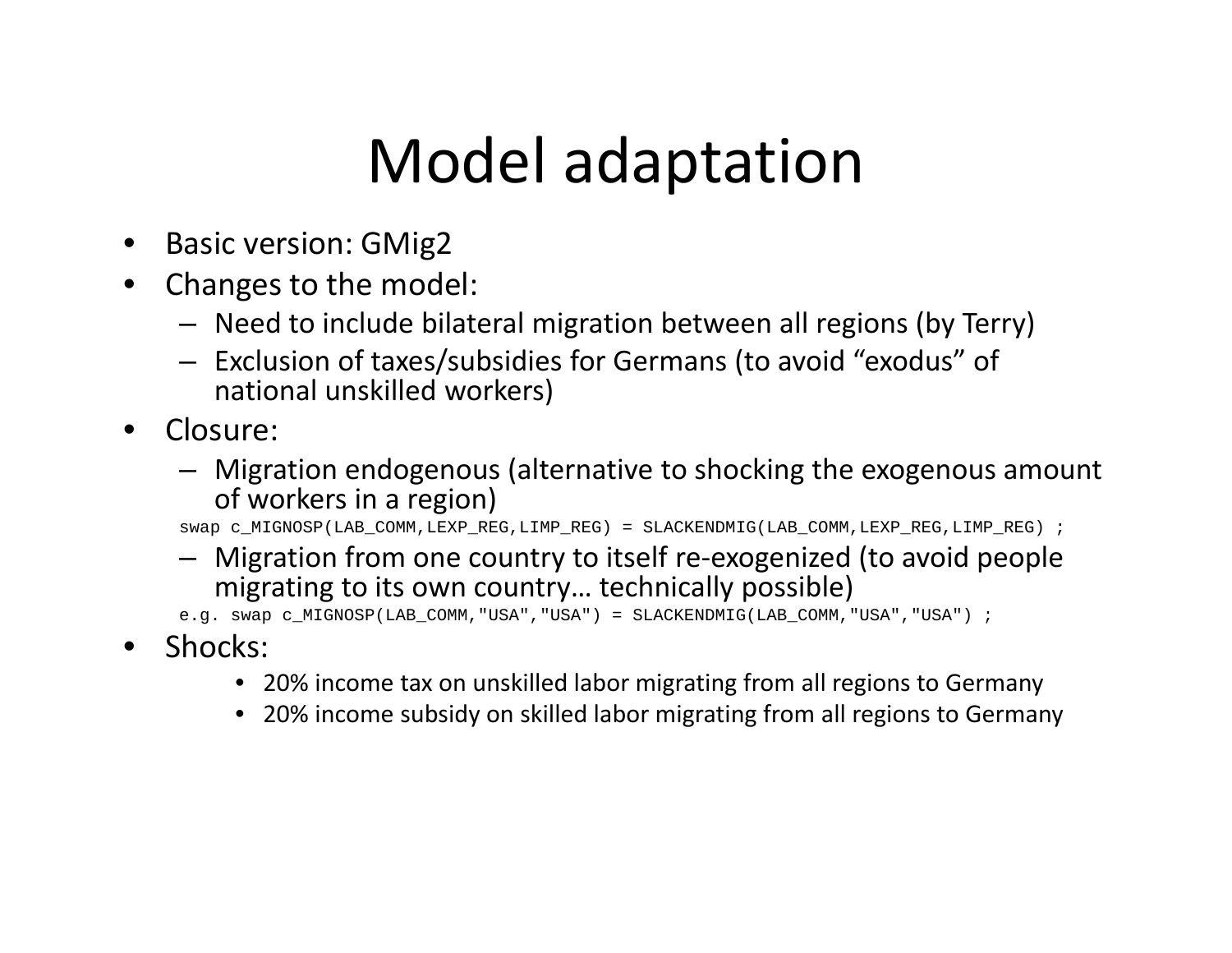# Migration flows (# people)

| c LFNOSP          |         |           |            |                |                        |          |                |                  |
|-------------------|---------|-----------|------------|----------------|------------------------|----------|----------------|------------------|
|                   |         | Germany   | <b>REU</b> | <b>Reurope</b> | <b>MidEastAfr Rest</b> |          | <b>Total</b>   |                  |
|                   | unsklab | 2787      | $-844$     | $-198$         | $-343$                 | $-1402$  | $\overline{0}$ | Control column:  |
| Germany           | sklab   | $-1860$   | 306        | 114            | 161                    | 1279     | $\overline{0}$ | should be zero   |
|                   | unsklab | $-58843$  | 58594      | $-104$         | 31                     | 350      | 0              | (# emigrants = # |
| <b>REU</b>        | sklab   | 15946     | $-15848$   | 24             | $-3$                   | $-119$   | 0              | immigrants)      |
|                   | unsklab | $-19562$  | 111        | 19242          | 24                     | 185      | $\Omega$       |                  |
| Reurope           | sklab   | 5644      | $-21$      | $-5536$        | -9                     | $-78$    |                |                  |
|                   | unsklab | $-76790$  | $-41$      | $-37$          | 76762                  | 106      |                |                  |
| MidEastNAfr sklab |         | 13697     | 14         | 9              | $-13673$               | $-47$    |                |                  |
|                   | unsklab | $-100847$ | $-377$     | $-129$         | $-448$                 | 101801   | 0              |                  |
| <b>Rest</b>       | sklab   | 58433     | 70         | 57             | 127                    | -58687   |                |                  |
|                   | unsklab | $-253255$ | 57443      | 18774          | 75998                  | 101040   | 0              |                  |
| <b>Total</b>      | sklab   | 91860     | $-15479$   | $-5332$        | $-13397$               | $-57652$ | 0              |                  |



- $\bullet$  250 thousand unskilled labor forces leaving Germany (visa effect)
- $\bullet$  92 thousand skilled labor forces entering Germany (subsidy effect)



| Population         | 81.9 |     |
|--------------------|------|-----|
| <b>Workers</b>     | 36.1 | 44% |
| Unskilled labor    | 22.5 | 62% |
| Skilled labour     | 13.6 | 38% |
| <b>Migrants</b>    | 4.4  | 12% |
| Unskilled migrants | 3.1  | 70% |
|                    |      |     |

Labor Shares (Germany):

*Skilled migrants* 1.3 *30%*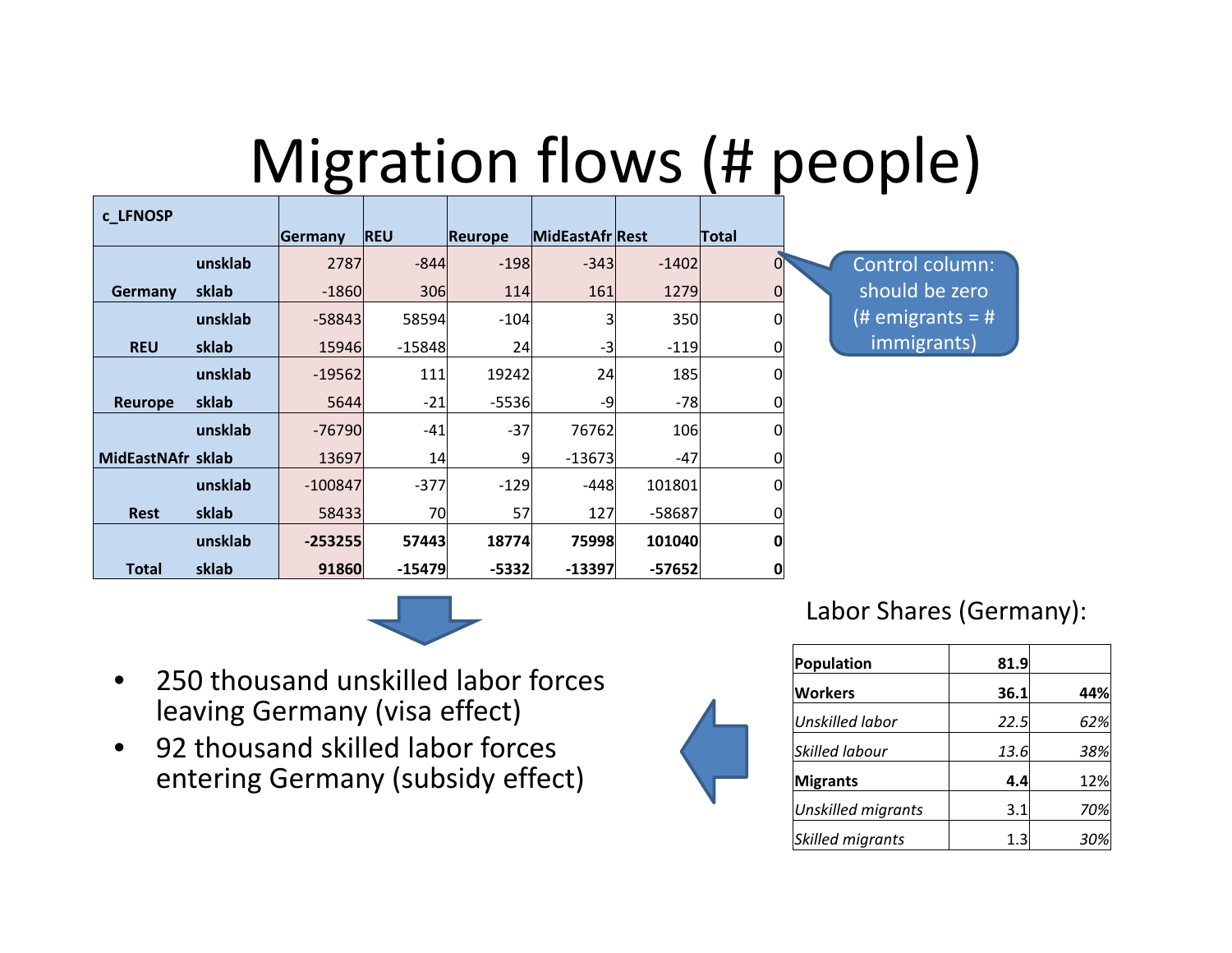# Welfare effects

|                    | <b>Total EV</b> | Contribution<br>unskilled | Contribution<br>skilled |
|--------------------|-----------------|---------------------------|-------------------------|
| Germany            | $-2223.89$      | $-3132.57$                | 935.85                  |
| <b>REU</b>         | 186.33          | 142.21                    | 38.2                    |
| Reurope            | 75.91           | 129.76                    | $-55.48$                |
| <b>EastEurope</b>  | $-123.08$       | $-184.14$                 | 60.27                   |
| <b>MidEastNAfr</b> | $-32.71$        | $-170.32$                 | 136.18                  |
| Rest               | $-10.19$        | $-4353.43$                | 1124.1                  |

#### Welfare (=EV) decreases for Germany.

| Allocative effects       |              | Production decreasing, heterogeneous (skilled<br>1073.11 vs. unskilled labour intensive sectors) |
|--------------------------|--------------|--------------------------------------------------------------------------------------------------|
| <b>Endowment effects</b> |              | Appreciation of endowments (except unskilled<br>2604.303 labor), due to population decrease      |
| Change in population     |              | -6745.58 Scaling effect (population change * EY)                                                 |
| <b>Terms of Trade</b>    | 152.02 more) | Imports and exports decrease (imports slightly                                                   |
| <b>Remittances</b>       |              | Less remittances sent abroad (proportional to<br>707.549 the change in population)               |

EV as <sup>a</sup> wrong indicator (population change dominating the effect, cannot be accounted only to Germany)

• An alternative: to look at real income by non‐movers



| c RYnmvsPPP       | tot       | unsklab   | sklab      |
|-------------------|-----------|-----------|------------|
| Germany           | 551.87    | 2943.73   | $-2349.44$ |
| <b>REU</b>        | $-84.34$  | $-463.98$ | 374.63     |
| <b>Reurope</b>    | $-22.15$  | $-47.91$  | 24.85      |
| <b>EastEurope</b> | $-368.45$ | $-637.73$ | 267.84     |
| MidEastNAfr       | $-299.04$ | $-708.9$  | 407.64     |

#### Different picture:

- ‐ Positive effect in Germany
- ‐ Negative in countries
- exporting labor into Germany
- ‐ Different depending on sklab and unsklab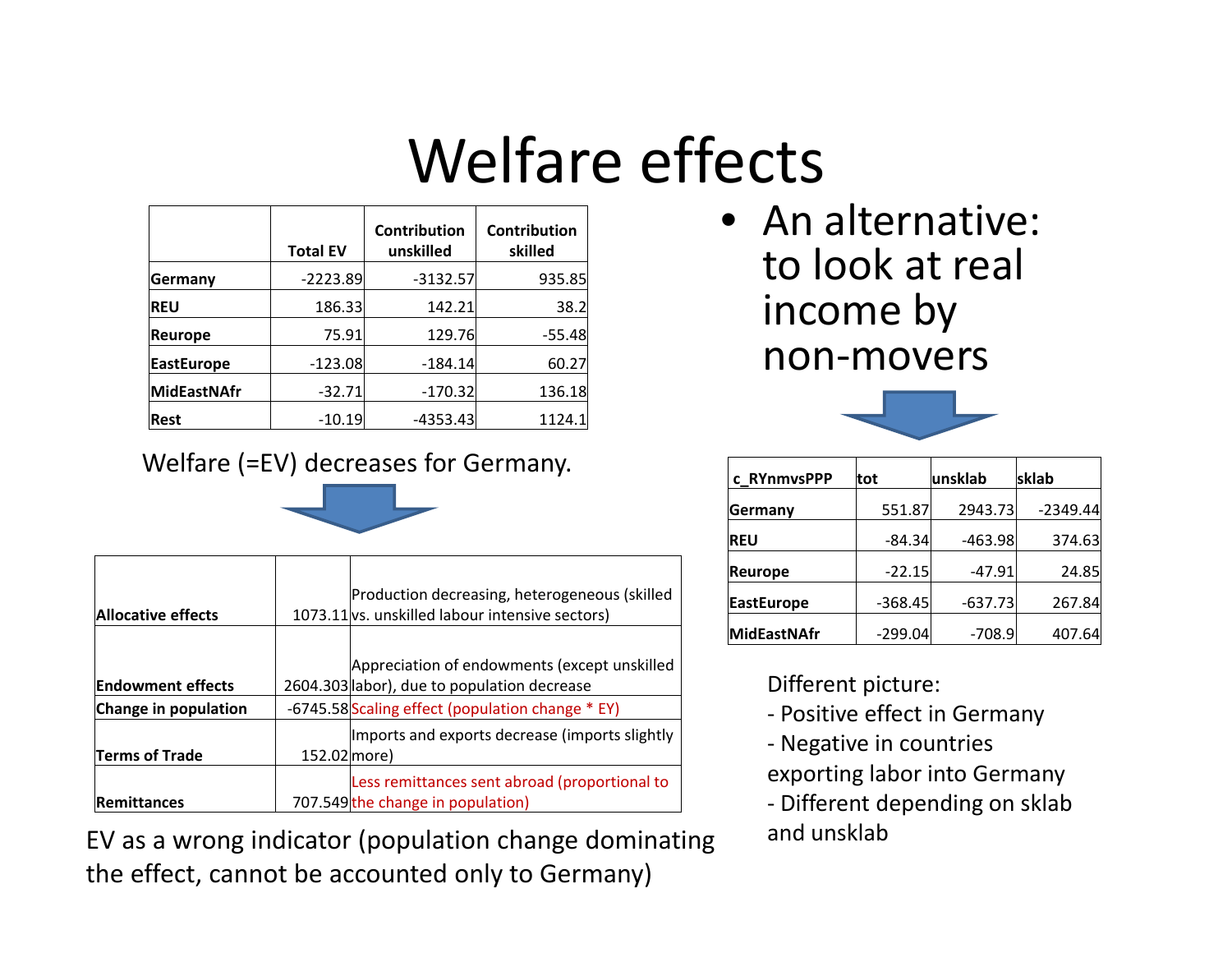## Effects on Trade

### • Terms of trade improve:

| Change in terms of trade for Germany |            |  |  |
|--------------------------------------|------------|--|--|
| Change in import price index         | $-0.004\%$ |  |  |
| Change in export price index         | 0.021%     |  |  |
| Change in terms of trade             | 0.025%     |  |  |

### • Imports and exports decline:

| Change in trade balance (million USD):   |      |  |  |
|------------------------------------------|------|--|--|
| -1.181<br><i><u><b>I</b></u></i> Imports |      |  |  |
| Exports                                  | -679 |  |  |
| Trade Balance                            | 502  |  |  |

- Imports of all commodities decline
- Exports are more complicated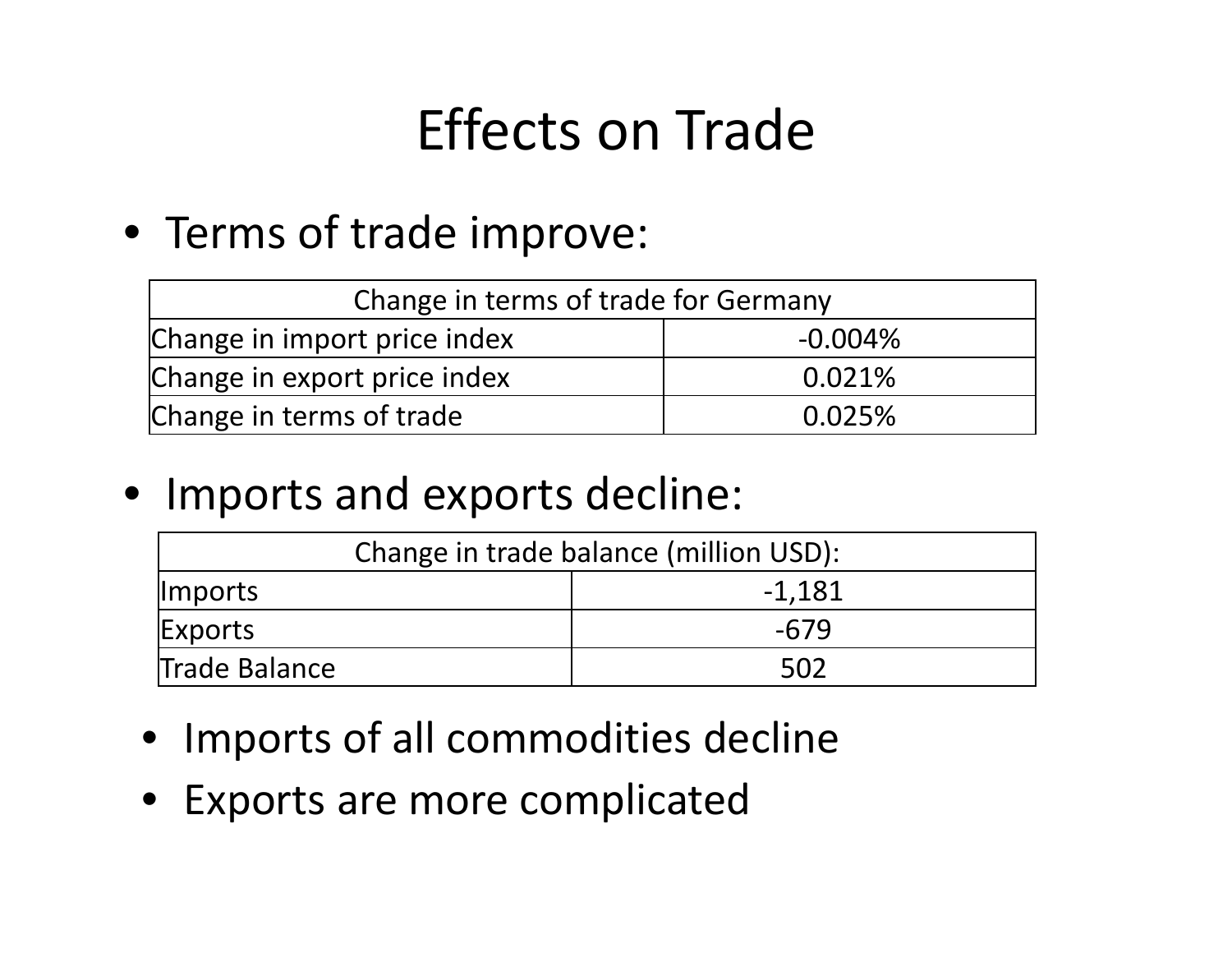### Imports to Germany

- Output for all industries declines
	- From ‐0.002% to ‐0.4%
- Due primarily to population reduction
	- –— German economy is smaller
- This "population effect" dominates terms of trade effects. For example:

| Change in imports of electronics from Japan: |           |  |  |
|----------------------------------------------|-----------|--|--|
| Substitution effect                          | $-0.06\%$ |  |  |
| <b>Overall expansion effect</b>              | $-0.23%$  |  |  |
| Total                                        | $-0.29%$  |  |  |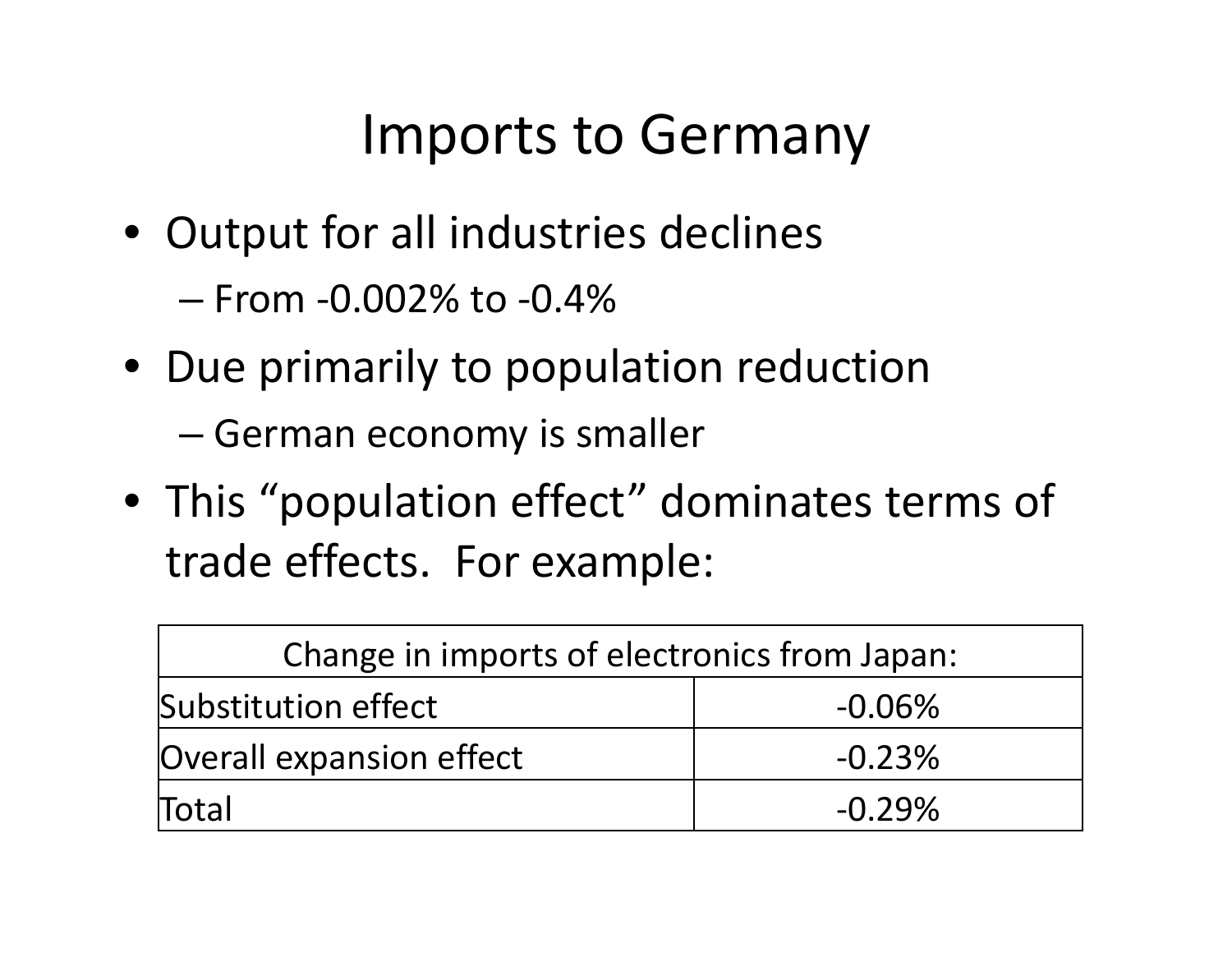## Exports from Germany

• For exports, terms of trade effects dominate. For example:

| Change in exports of electronics to Japan: |           |  |  |
|--------------------------------------------|-----------|--|--|
| Substitution effect<br>0.20%               |           |  |  |
| <b>Expansion effect</b>                    | $-0.02\%$ |  |  |
| Total                                      | 0.18%     |  |  |

• Changes in terms of trade depend on changes to factor prices:

| Change in returns to factors of production: |          |  |  |
|---------------------------------------------|----------|--|--|
| Unskilled labor<br>0.54%                    |          |  |  |
| <b>Skilled labor</b>                        | $-0.54%$ |  |  |
| lLand                                       | $-0.98%$ |  |  |
| Natural Resources                           | $-0.34%$ |  |  |
| Capital                                     | $-0.12%$ |  |  |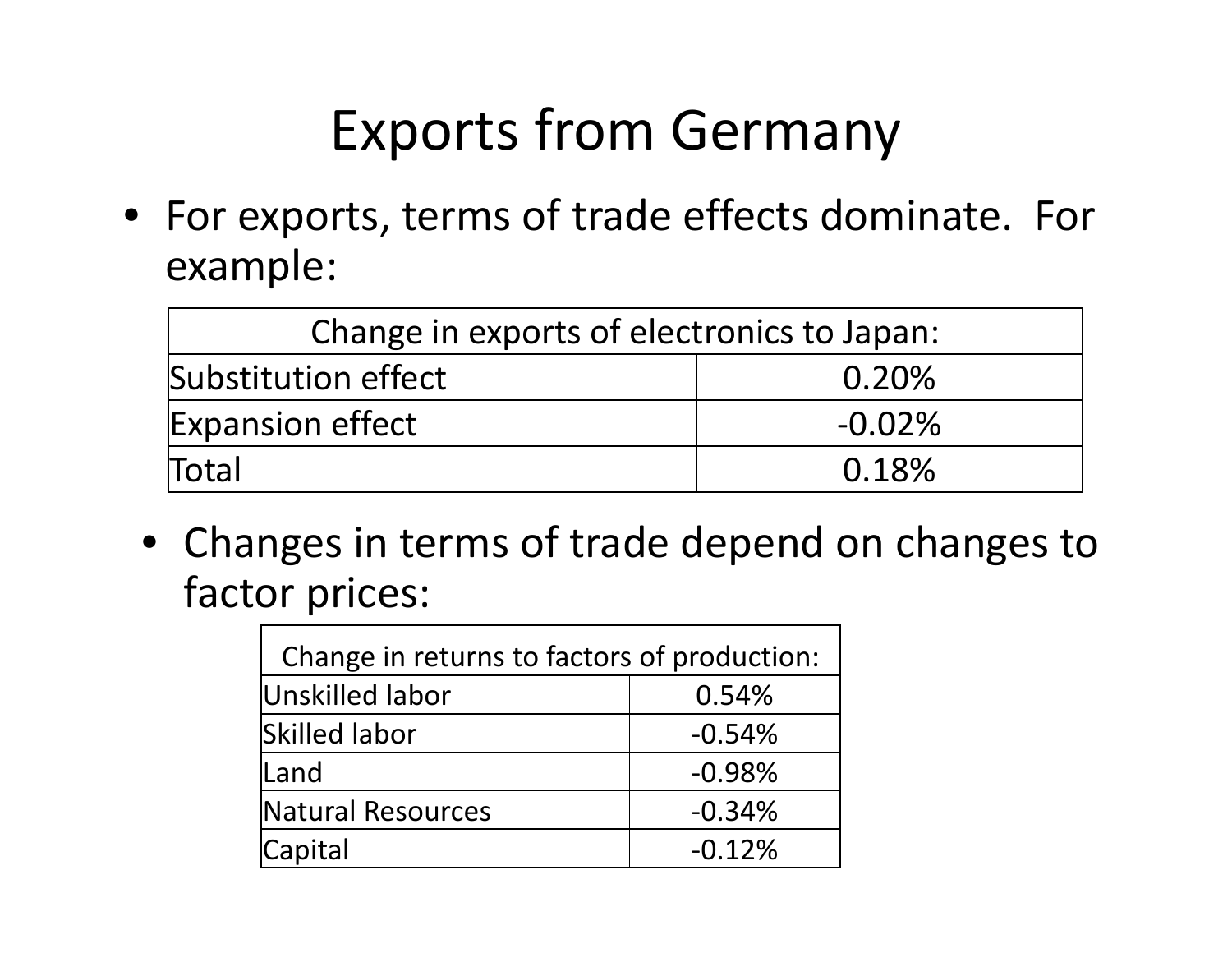## Exports from Germany

• Industries that export more use cheap factors:

|                                | Biggest increases in exports:   | Share in cost structure: |                 |                |  |
|--------------------------------|---------------------------------|--------------------------|-----------------|----------------|--|
| <i><u><b>Industry</b></u></i>  | Change in exports Skilled Labor |                          | Unskilled Labor | <b>Capital</b> |  |
| <b>Business Services</b>       | 0.45%                           | 0.006                    | 0.005           | 0.764          |  |
| <b>Communications</b>          | 0.36%                           | 0.183                    | 0.159           | 0.481          |  |
| <i><u><b>Insurance</b></u></i> | 0.34%                           | 0.125                    | 0.109           | 0.298          |  |
| Financial                      | 0.30%                           | 0.128                    | 0.111           | 0.121          |  |

• Industries that export less use expensive factors:

| Biggest decrease in exports |                   | Share in cost structure: |                 |         |  |
|-----------------------------|-------------------|--------------------------|-----------------|---------|--|
| Industry                    | Change in exports | <b>Skilled Labor</b>     | Unskilled Labor | Capital |  |
| Textiles and Apparel        | $-0.44%$          | 0.058                    | 0.236           | 0.101   |  |
| Metals                      | $-0.29%$          | 0.061                    | 0.18            | 0.063   |  |
| Wood and paper              | $-0.24%$          | 0.078                    | 0.178           | 0.148   |  |
| Manufacturing               | $-0.23%$          | 0.145                    | 0.264           | 0.05    |  |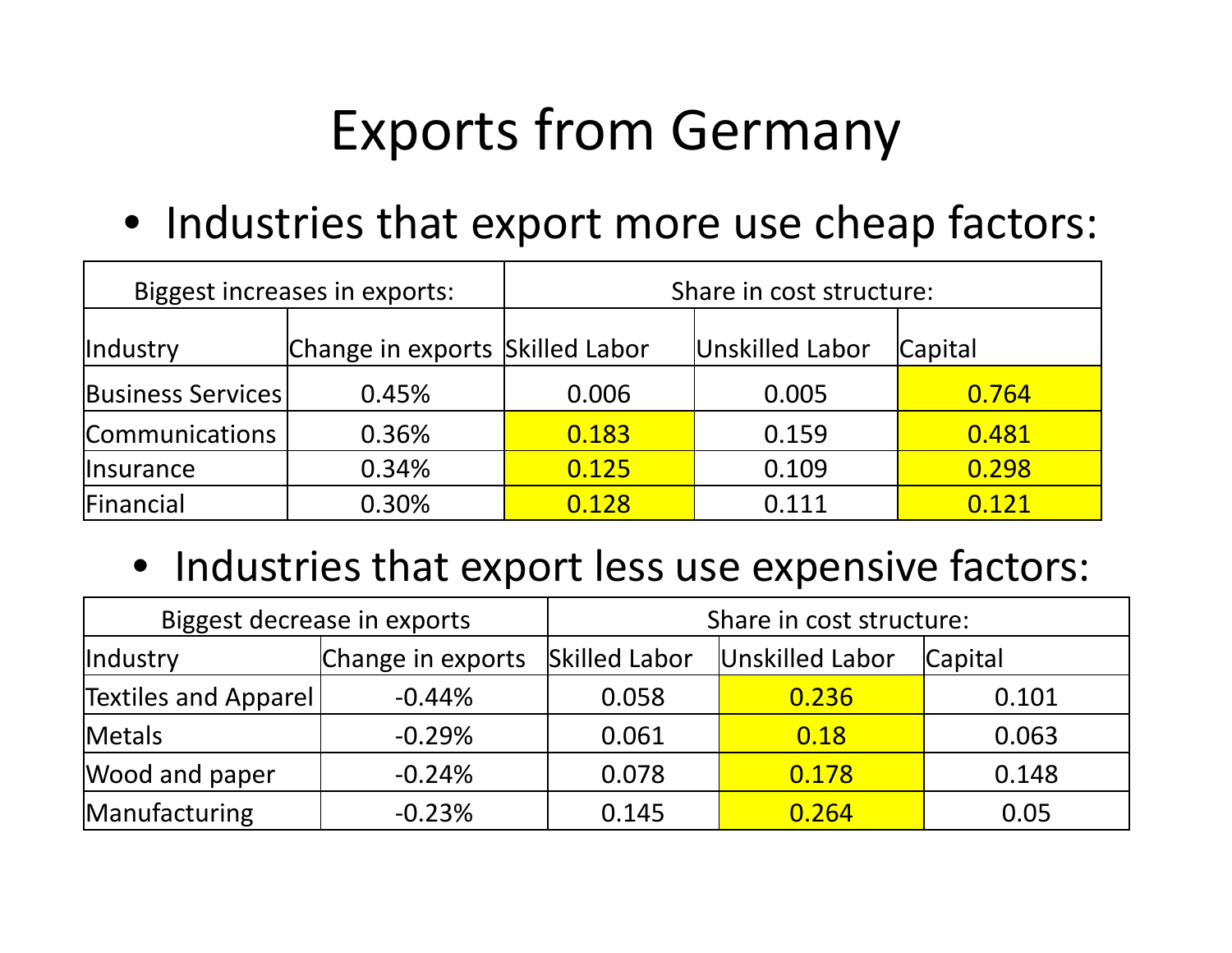# Change in Remittances

- Changes in remittances are <sup>a</sup> function of:
	- –supply price of labor of skill level *i* from region *<sup>r</sup>* in *<sup>s</sup>*
	- – $-$  Effective labor of skill *i,* from  $r$  and located in  $s$
	- A shift variable equal to zero
	- remitsl(*i,r,s*) <sup>=</sup> psws(*i,r,s*) <sup>+</sup> qos(*i,r,s*) <sup>+</sup> shiftrem(*i,r,s*)
- Largest effect is fall in remittances to:
	- Rest of EU (% of migrants that are unskilled <sup>=</sup> 68%); Middle East/North Africa (69%); Rest of Europe (72%); Eastern Europe (73%)
- In contrast, remittances rise in:
	- –— India (50%); Rest of South Asia (50%); Brazil (38%); USA(35%)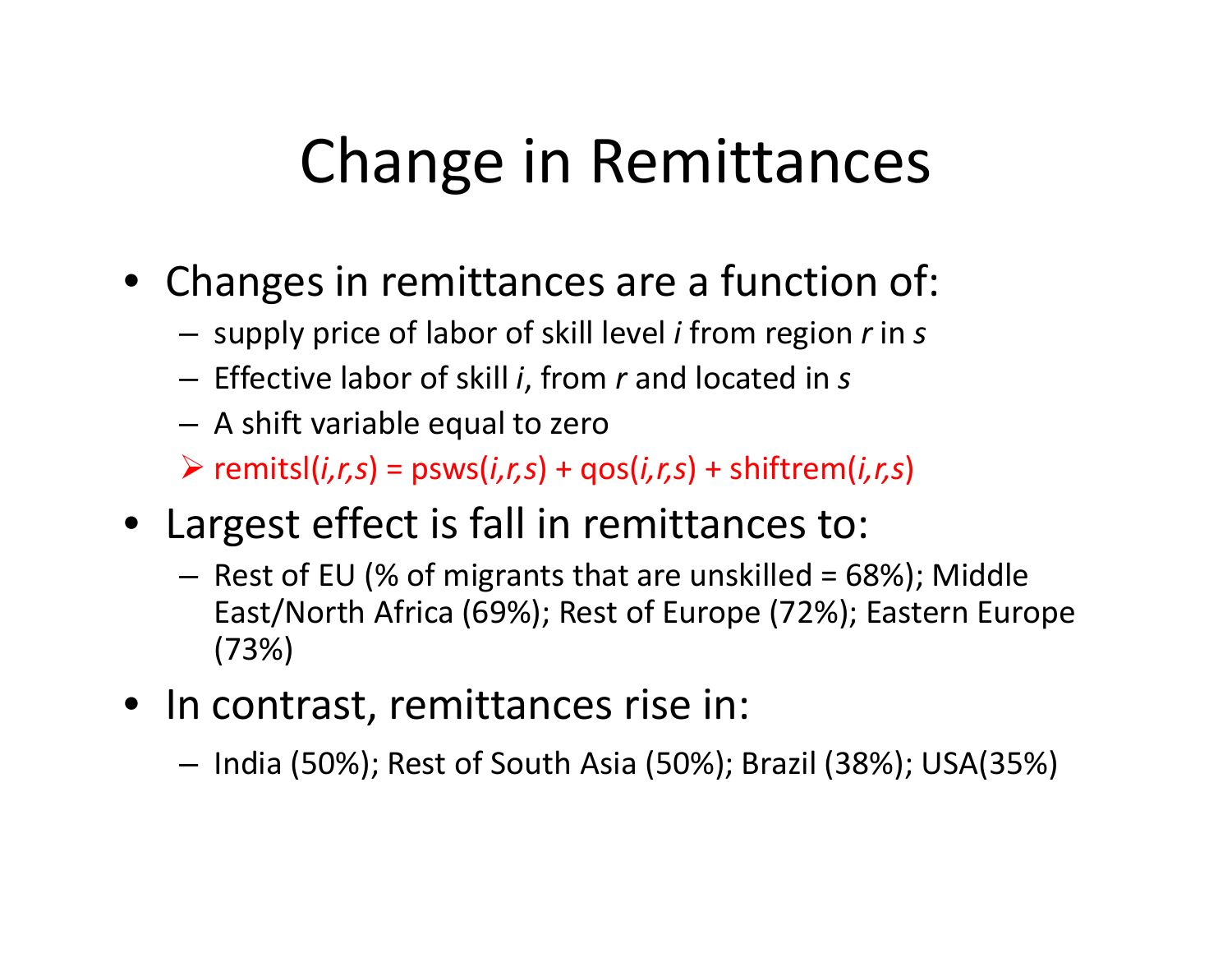# Decomposing Remittance

- Remitsl <sup>=</sup> psws <sup>+</sup> qos
- Remits change due to our shock which discourages unskilled migration to Germany and encourages skilled migration.
- Regions that have <sup>a</sup> large proportion of migrants with high skill have increased remittances.
- Regions that have <sup>a</sup> large proportion of migrants with low skill have decreased remittances.
	- – $-$  Both psws and qos affect remittances in the same direction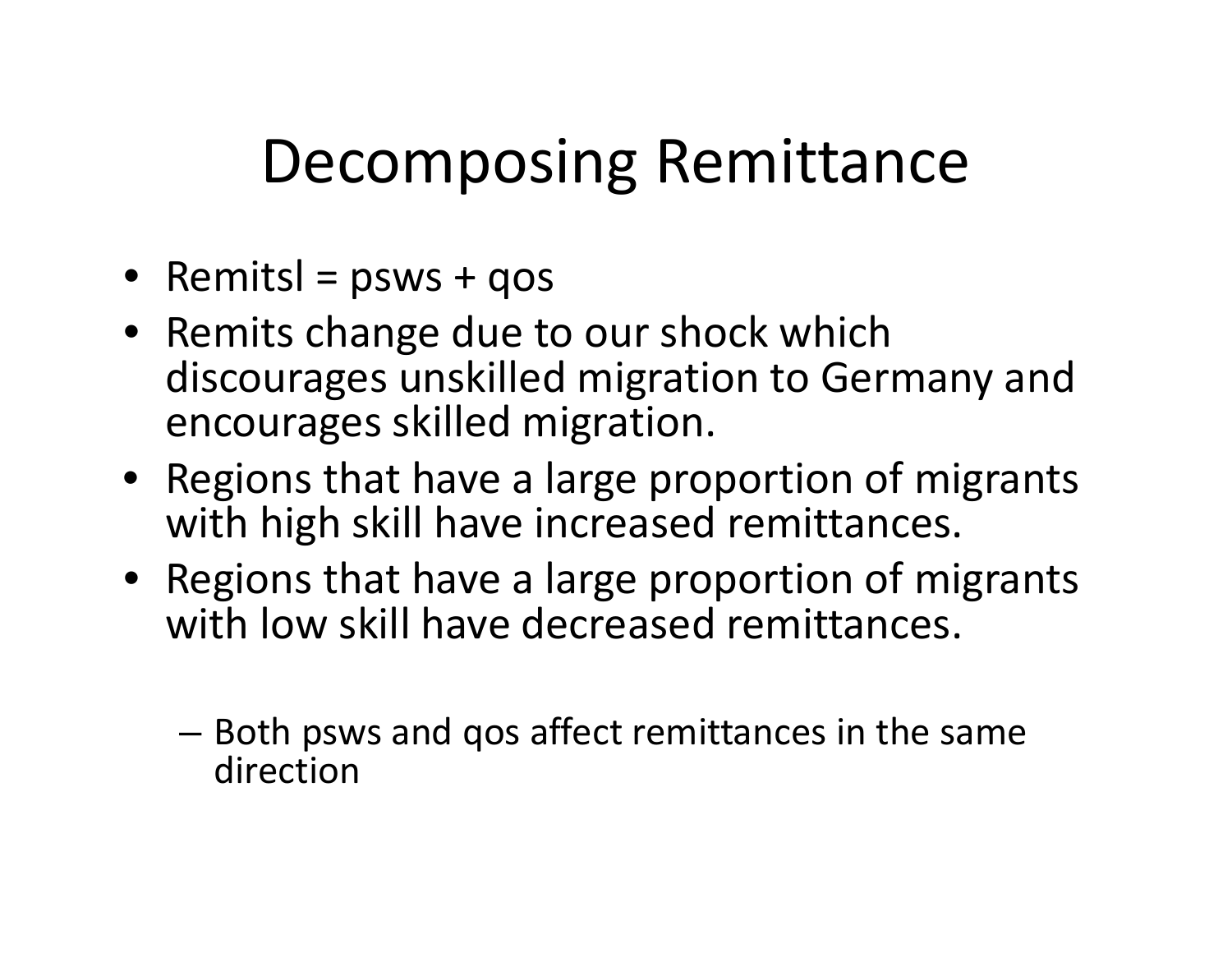

### **\$ Change in Remitances of Migrants in Germany**